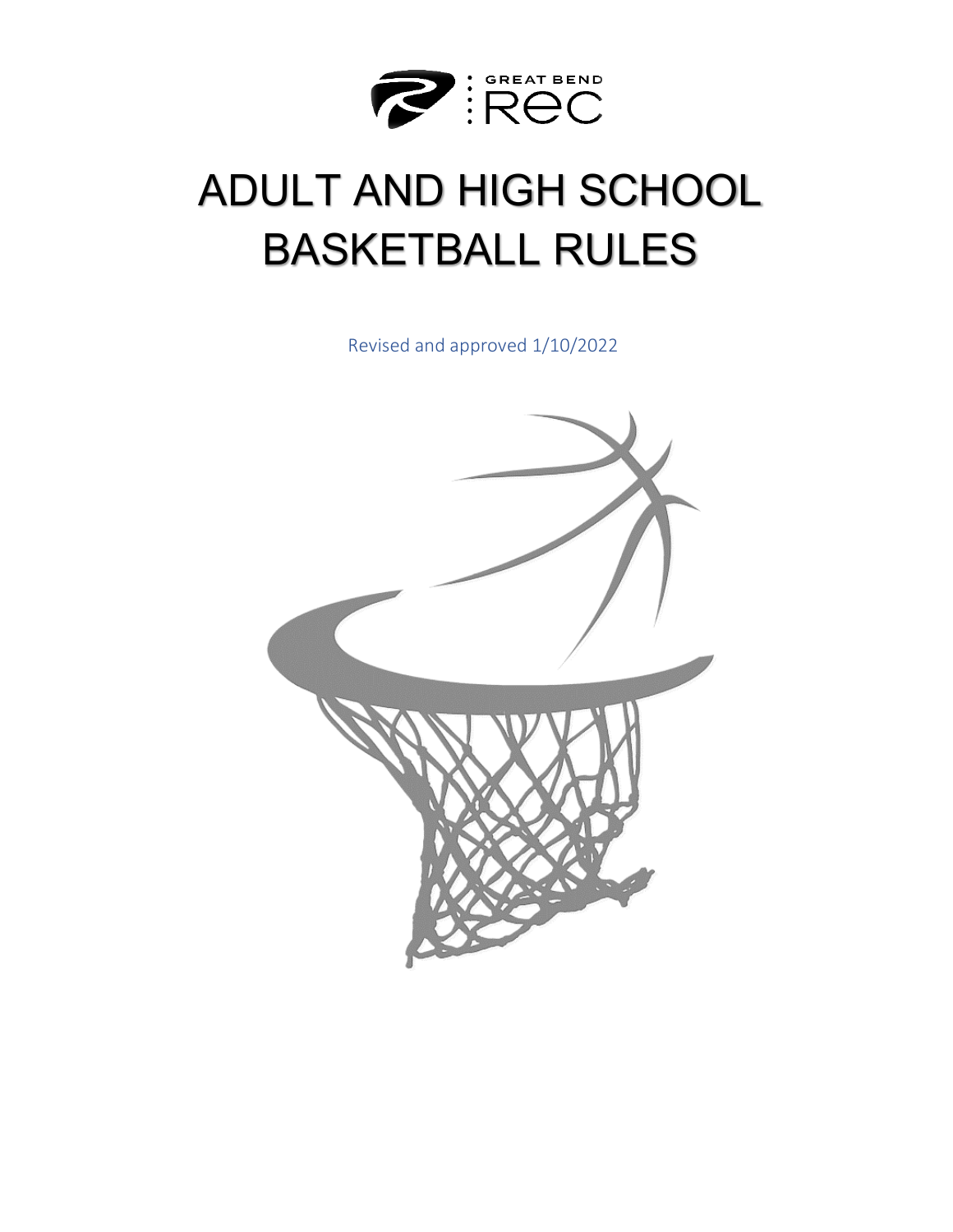# TABLE OF CONTENTS

# 1.General Information

- 1.Player Eligibility
- 2.Registration
- 3.Inclement Weather
- 4.Refund Policy
- 5.Team Rosters
- 2. Coaches, Managers and
	- Player information
	- 1.Home Team
	- 2.Managers Responsibility
	- 3.Bench
	- 4.Suspended Game
	- 5.High school Mercy Rule

# 3.General Rules

- 1.Game Time
- 2.Game Ball
- 3.Jersey's
- 4.Game Clock
- 5.Overtime
- 6.Time Outs
- 7.Checking the Ball
- 8.Substitution
- 9.Scoring/Reporting
- 10. Foul Procedures 3 on 3 Rules
- 11. Free Throw Fouls
- 12. Rebounding Restrictions
- 13.Out of Bounds
- 14. Alternating Possessions
- 15.Dunking Prohibited

## 4. Code of Conduct

- 1. Code of Conduct
- 2. Supervisor
- 3. Technical Foul
- 4. Unsportsmanlike Technical Foul
- 5. Double Forfeit
- 6. Unsportsmanlike Technical Foul Progression
- 7. Verbal Abuse
- 8. Flagrant Actions
- 5.Administrative
	- 1. Notification
	- 2. Forfeit Restrictions
	- 3. Request for Postponements and Rescheduling
	- 4. Protests
	- 5. Formal Protests
	- 6. Basketball Committee
	- 7. League Tie Breaker Procedure
	- 8. League Awards
	- 9. Facilities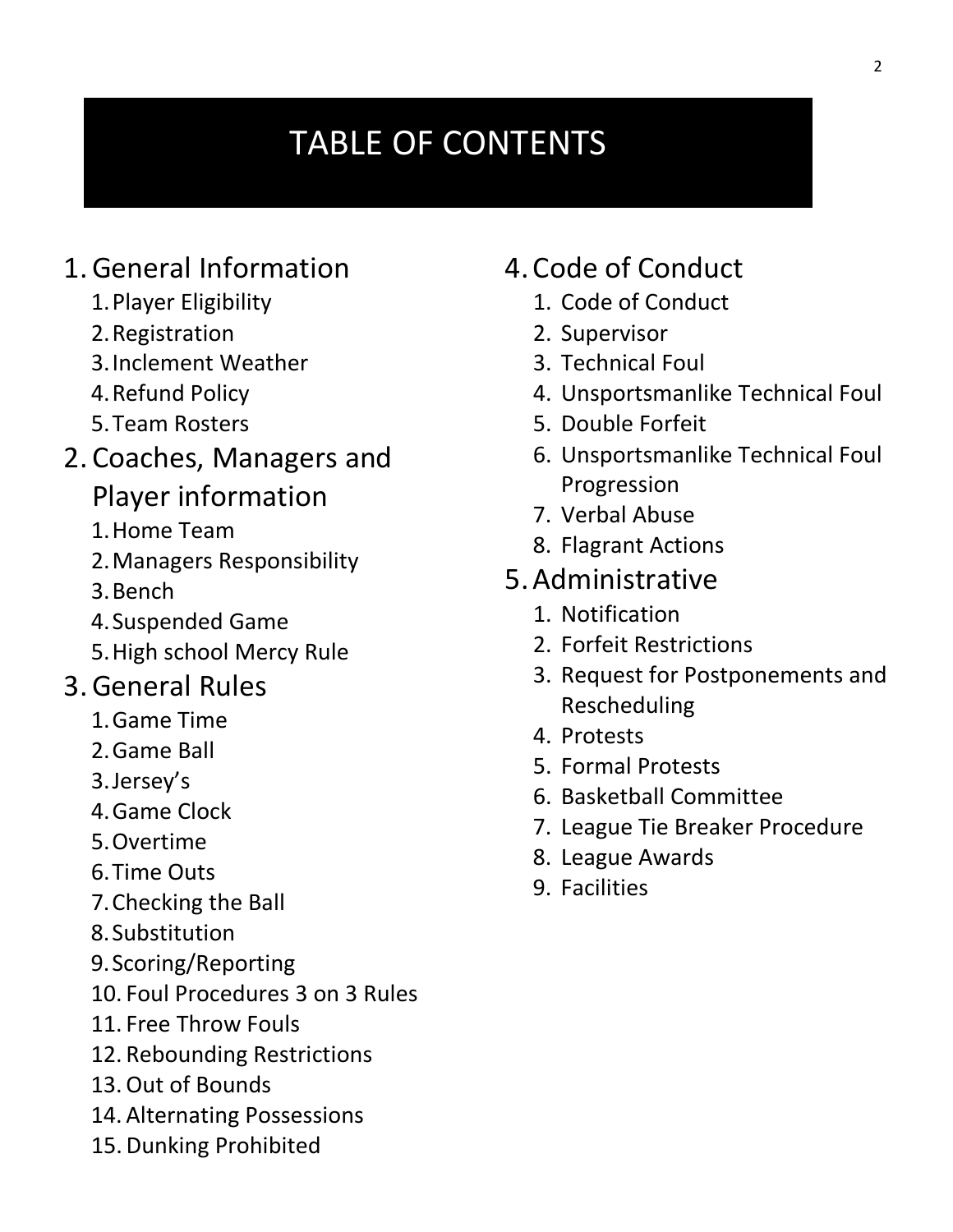#### **GREAT BEND RECREATION COMMISSION**

#### **ADULT AND HIGH SCHOOL BASKETBALL RULES**

Games will be played by the Kansas State High School Activities Association (KSHSAA) official rules with the following emphasis and *exceptions:* 

### **1. GENERAL INFORMATION**

- 1. **Player Eligibility:** Players must be a freshman in high school or at least 16 years of age by August 1 of current year to play in the adult leagues. Students must be enrolled and attending class at the high school of USD #428 to play in the high school leagues. No player who is a member of a college or high school team is eligible to play during their respected seasons. This includes any red-shirt players.
- 2. **Registration:** We have three ways to register: On the internet at greatbendrec.com, at the Great Bend Recreation Commission at 1214 Stone St. or call 620-793-3755.
- 3. **Inclement Weather:** For postponements due to inclement weather, call the Rainout Line at 620-792-3214 after 4:00 p.m. or look for us on Facebook and www.greatbendrec.com Make-up games will be rescheduled as soon as possible.
- 4. **Refund Policy:** The refund policy for adult team sport entry fees will be as follows: team fees refunds will be allowed if request if made prior to the registration deadline.
- 5. **Team Rosters:** To be eligible to participate as a player with a team in league play, a player must be properly registered on the team roster. Team rosters will be limited to 20 players. Managers do not need to acquire the signature of every player. The form allows you to sign up your entire team yourself. Roster shall include all players' names, addresses, phone numbers and email addresses. High school teams must include the grade level of their players as well.
	- a) *Adding Player(s):* Any manager wishing to add a player may do so by placing that player on their roster at the Great Bend Recreation Commission office either by phone or in person between 8:30 am and 5:00 pm Monday through Friday. Once a player is listed on a roster, he/she is obligated to play with that team and ineligible to play for any other team in that respective league. Any additions to team rosters may be done up to the middle point of the season. For an 8-game season, additions must be made before the team's 5th game. Additions after this point will be based upon certain criteria; injury, moving, forfeits, etc., and must be a player that is not on any current GBRC basketball roster. This addition must be approved by the Assistant Sports Director/ Sports Supervisor and/or basketball Committee.
	- b) *Player Restrictions:* Participating on more than one team in the same league will result in a forfeit loss for each team that player participates on.

### **2. COACHES, MANAGERS AND PLAYERS INFORMATION**

- **1. Home Team:** The second team listed on league schedules will be the home team unless otherwise noted. The home team will have choice of basket for the first half. **3 on 3 Rules:** The home team will get the ball the first game, visitors the second game and home team the third game.
- **2. Manager's Responsibility:** By entering the Great Bend Recreation Commission's sponsored leagues, players, managers, coaches and sponsors agree to abide by all rules contained herein. A team is responsible for the actions of the individual team members and spectators related to it. Disciplinary action will be taken against team members & managers who violate these rules. It is his/her responsibility to notify their players of all rules concerning the basketball program. Only the team captain shall speak to the officials regarding rules, ejections, disqualifications, etc).
- **3. Bench:** Only players and a maximum of two coaches are allowed on the bench.
- **4. Suspended Game:** Game officials or the Assistant Sports Director/ Athletic Recreation Supervisor may suspend play at any time if they feel it is in the best interest of the GBRC program.
- **5. High School Mercy Rule:** If during any high school recreation basketball game one team leads by 30 points or more, the game will be called at that time.

## **3. GENERAL RULES**

- 1. **Game Time:** Game time is forfeit time. Player rosters must be turned into the scorekeeper at least 5 minutes before the scheduled starting time. A minimum of four (4) players are needed to avoid a forfeit for the 5 on 5 league. **3 on 3 Rules:** A minimum of two (2) players are needed to avoid a forfeit for the 3 on 3 leagues.
- 2. **Game Ball:** The Great Bend Recreation Commission will provide the game ball. Each team must supply its own warm-up balls. The game ball will not be used for warm-up.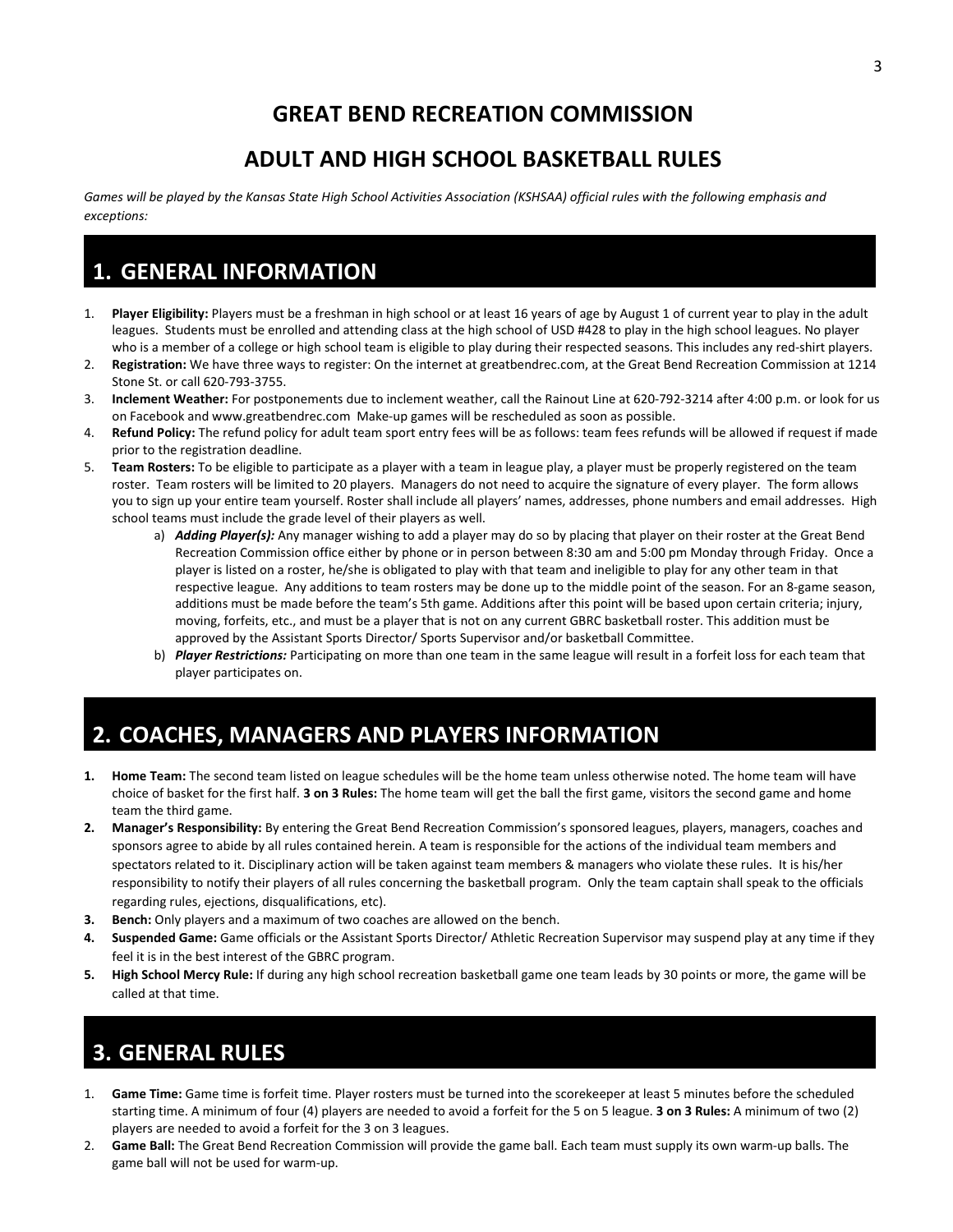- 3. **Jerseys: 5 on 5 Rules:** All team members must wear similar colored shirts/jerseys with a large permanent, easily distinguishable number on the back of each jersey. **3 on 3 Rule:** All team members must wear similar colored shirts/jerseys.
- 4. **Game Clock: 5 on 5 Rules:** A game will consist of two 20-minute halves. The clock will run continuously until the last two (2) minutes of the second half, in which a regulation clock will be used if the score is within **15** points. Half time will be 3 minutes in length. **3 on 3 Rules:** A game will have a 50-minute time limit or 3 games, whichever occurs first. All games count toward league standings. If time elapses while the ball is still in play, the game is not terminated until the ball is dead. The team that is ahead at the termination of a game due to expiration of time, will be declared the winner of that game. Teams will switch goals after each game.
- 5. **Overtime: 5 on 5 Rules:** Overtime periods will be two minutes in length. There will be a 1-minute intermission before starting the overtime period. There will be one additional time-out per overtime. **3 on 3 Rules:** If teams are tied after the 50-minute time limit is reached, the game will go to sudden death. Winners need only win by one point, the first team to score will be declared the winner. The home team will get the ball first by checking it at the top of the key.
- 6. **Time Outs:** Each team is allowed two one-minute time-outs per game and can be taken anytime. **3 on 3 Rules:** 2 Timeouts per 50-min.
- 7. **Checking the ball: 3 on 3 Rule:** The ball shall be "checked" before the start of the game at the top of the key, and after all usual and unusual stoppages of play, including, but not limited to: all fouls, out-of-bounds, and balls entering the court from another court. For any unusual stoppage of play, the team currently or last in possession of the ball shall retain possession, except after a made basket. The home team will get the ball the first game, visitors the second game and home team the third game. After the ball is "checked" a pass must be made to start the possession.
- 8. **Substitution: 5 on 5 Rules:** Will follow standard substitution rules and substitute on dead balls when beckoned in by the referee. **3 on 3 Rules:** Can substitute freely into the defensive backcourt or on any dead ball.
- 9. **Scoring/Reporting: 3 on 3 Rules:** Teams will play the best of three games to 21 points, if tied, next basket wins. 2 points will be scored if a player makes a basket inside the three-point arc. 3 points will be scored if a player makes the basket outside of the three-point arc. Teams are responsible for keeping track of the score throughout the game and must call out the score after each made basket. The score should be announced prior to every checking of the ball. *THE WINNING TEAM MUST REPORT THE WINNER OF THE 3 GAMES AND THE OVERALL SCORE (3-0, 2-1) TO THE SUPERVISOR IN CHARGE AT THE END OF THE 50 MINUTES OR THE 3 GAMES.*
- 10. **Foul Procedure for 3 on 3 leagues:** Teams will call their own fouls. There will be no free throws except for technical fouls and an individual player cannot foul out of the game. A common foul, or a foul resulting in a missed shot, shall result in the fouled team starting with the ball at the top of the key. Offensive fouls shall result in disallowing any made basket and loss of possession. Shooting fouls with a made basket shall result in the basket counted and loss of possession (no penalty, play continues as if there was no foul with the defense taking the ball).
- 11. **Free Throw Fouls: 5 on 5 Rules:** Players will shoot on all free throw fouls, one-and-one on the 7th team foul and 2 shots on the 10th team foul. **3 on 3 Rules:** Will only shoot free throws for technical fouls.
- 12. **Rebounding Restrictions:** Rebounders are not allowed to enter the free throw lane until the shooter releases the ball. The shooter must wait until the ball hits the rim to enter the free throw lane.
- 13. **Out-of-Bounds**: **3 on 3 Rules:** In the event the ball is declared out-of-bounds, the game shall be restarted at the top of the key with the team not having last touched the ball being awarded possession.
- 14. **Alternating Possession/Jump Balls**: On the first held ball, the ball shall be awarded to the team that did not start the game with possession. Possession on all held balls thereafter shall be awarded on an alternating basis. **3 on 3 Rules:** Teams are responsible for keeping track of the alternating possession.
- 15. **Dunking Prohibited:** Anyone DUNKING, ATTEMPTING to dunk the ball or grabbing the rim will be called for a technical foul. This rule applies before, during and after the ball game.

### **4. CODE OF CONDUCT FOR PLAYERS AND COACHES**

- **1. Code of Conduct:** Players, Coaches and Spectators in the GBRC programs are expected to conduct themselves in a sportsmanlike manner. Unsportsmanlike behavior directed toward other players, teams, officials, coaches and fans will not be tolerated. This includes, but is not limited to, obscene gestures, cheating, hitting, disrespect to officials, or other behavior deemed inappropriate. If a player, coach or spectator is ejected from a game by an official or supervisor, then that person is automatically ejected from the next two scheduled GBRC games, and all practices occurring within this time period. A player may be warned; second warning results in automatic ejection. The Assistant Sports Director/ Sports Supervisor will notify the players and coaches of the suspension.
- **2. Supervisor**: The Assistant Sports Director/ Athletic Recreation Supervisor/Supervisor will be on site to strictly enforce the rules, to clarify or interpret any rules. THE RULING FROM THE SUPERVISOR IS FINAL.
- **3. Technical Foul: All leagues:** The official/supervisor will issue the technical foul and determine whether it should be considered 'unsportsmanlike.' After a technical/unsportsmanlike foul, two free throws will be issued to the opposing team and be given the possession of the ball. **3 on 3 Rules:** at any time, a technical foul may be issued by the Supervisor to any player who's excessive fouling, with the intent to gain an advantage, is deemed detrimental to play or unsafe and not in the spirit of recreational sports. If one team receives two technical fouls in one game, that team will forfeit their current game.
	- A technical foul will be issued on the following:
		- a) A player is caught dunking or hanging on the rim
		- b) Calling a timeout with no timeouts available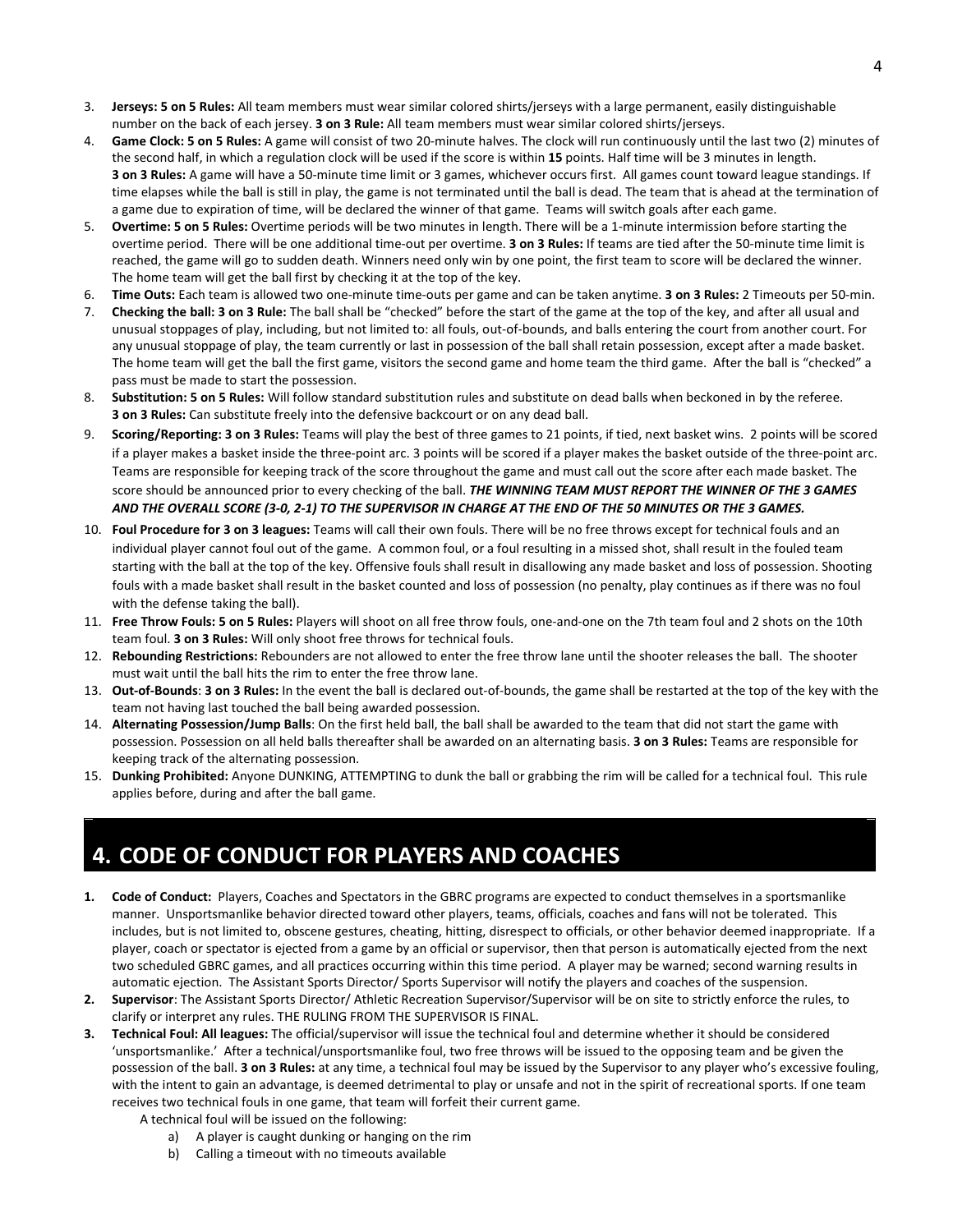- c) Cussing not directed toward the official/supervisor.
- d) Excessive fouling (3 on 3 rule)
- **4. Unsportsmanlike Technical Foul:** Any behavior deemed unsportsmanlike according to the Code of Conduct may be considered an Unsportsmanlike technical foul. The Supervisor may issue this to any player, substitute or coach for not following the code of conduct. Excessive arguing will not be tolerated and considered unsportsmanlike.
- **5. Double forfeit:** If the two teams cannot arrive at an agreement during a heated game, the game will result in a double forfeit.
- **6. Unsportsmanlike Technical Foul Progression:** 
	- Unsportsmanlike technical fouls are tracked and carry throughout the entire season.
		- a) **Removal from the Facility** Any time a player receives an unsportsmanlike technical foul the offending player must leave the facility within 2 minutes or his/her team will forfeit that game.
		- b) *1st Unsportsmanlike Technical Foul of the Season*  The player/coach will be asked to leave the facility for the remainder of the half and the next half. If the foul occurs in the second half, the player will not play for the remainder of that half and the first half of the next game. If the foul occurs during the last 5 minutes of the 2nd half, the player will sit out the remainder of that half and the entire next game. For an unsportsmanlike technical foul by a player or coach from the bench, the high point player at that time will sit the remainder of the half. **3 on 3 Rules:** The player/coach will be asked to leave the facility for the remainder of the game.
		- c) *2nd Unsportsmanlike Technical Foul of the Season* The player/coach will be asked to leave the facility and suspended for the next 2 games. If the suspension occurs with less than 2 games left in the season, the penalty will carry over into the next season.
		- d) *3rd Unsportsmanlike Technical Foul of the Season* **–** The player/coach will be asked to leave the facility and suspended for the remainder of the season and the first 2 games of the next season. If there are 2 games or less left in the season, then the player is suspended for the entire next season.
- **7. Verbal Abuse:** Verbal abuse, profanity or any threats toward GBRC game officials, scorers, representatives or administrators before, during or after the game will not be tolerated and will result in an unsportsmanlike technical foul.
- **8. Flagrant Actions:** All infractions listed below result in dismissal from the facility and an unsportsmanlike technical foul.
	- a) Striking of another player will result in suspension from the program for the remainder of the season (and possibly from all recreation commission sponsored programs).
	- b) Anyone striking an official or GBRC representative will be permanently banned from league play and may be prohibited from participation in all GBRC sponsored programs and prosecuted to the fullest extent through all legal channels.

### **5. ADMINISTRATIVE**

- **1. Notification:** Team managers wishing to notify the GBRC office that their team must forfeit a game shall follow one of the following procedures:
	- a) *Written Notification* Written notification in the form of a text or email by the team manager must contain the opponent's team name, date and time of the game to be forfeited and must be received by 5:00 p.m. on the day of the game to be forfeited.
	- b) *Verbal Notification* Verbal notification must be made by the team manager and include opponent, date and time of game to be forfeited. Verbal notice must be made by 5:00 p.m. on the day of the game to be forfeited.

Either form of above notification of forfeiture must be confirmed with the manager of the team submitting the notification. If confirmation cannot be made by 5:00 p.m. on the day of the game in question, the notification will not be honored. A notification of forfeiture will be considered final (in recording the win/loss result of that game) when it has been confirmed and the opposing manager has been notified.

- **2. Forfeit Restrictions:** Three forfeits during the season will result in the removal of the team from the league. No refund will be given.
- **3. Requests for Postponements and Rescheduling League Games:** The team requesting the reschedule will contact the opposing team manager to get their approval to reschedule the game. After contacting the opposing team manager, the requesting team will contact the Assistant Sports Director/ Sports Supervisor for approval and reschedule options. Both teams must agree to the rescheduled date and time or the original game will take place as scheduled. The request will need to be approved by the Assistant Sports Director/ Sports Supervisor in advance of the scheduled game requested for. Managers will receive notification from the Assistant Sports Director/ Sports Supervisor on the date and time of the newly rescheduled game.
- **4. Protests:** Protests that shall be received and considered, concerning matters of the following type:

#### **A. Player Eligibility:**

- a) Players not properly signed on team's roster.
- b) Players participating on more than one team in the same league.
- c) Players participating under a false name.

Protests concerning player eligibility must be made before the horn sounds to end the game or the game will be official, and no late protest will be accepted. The game will be forfeited if an ineligible player has participated in a protested game.